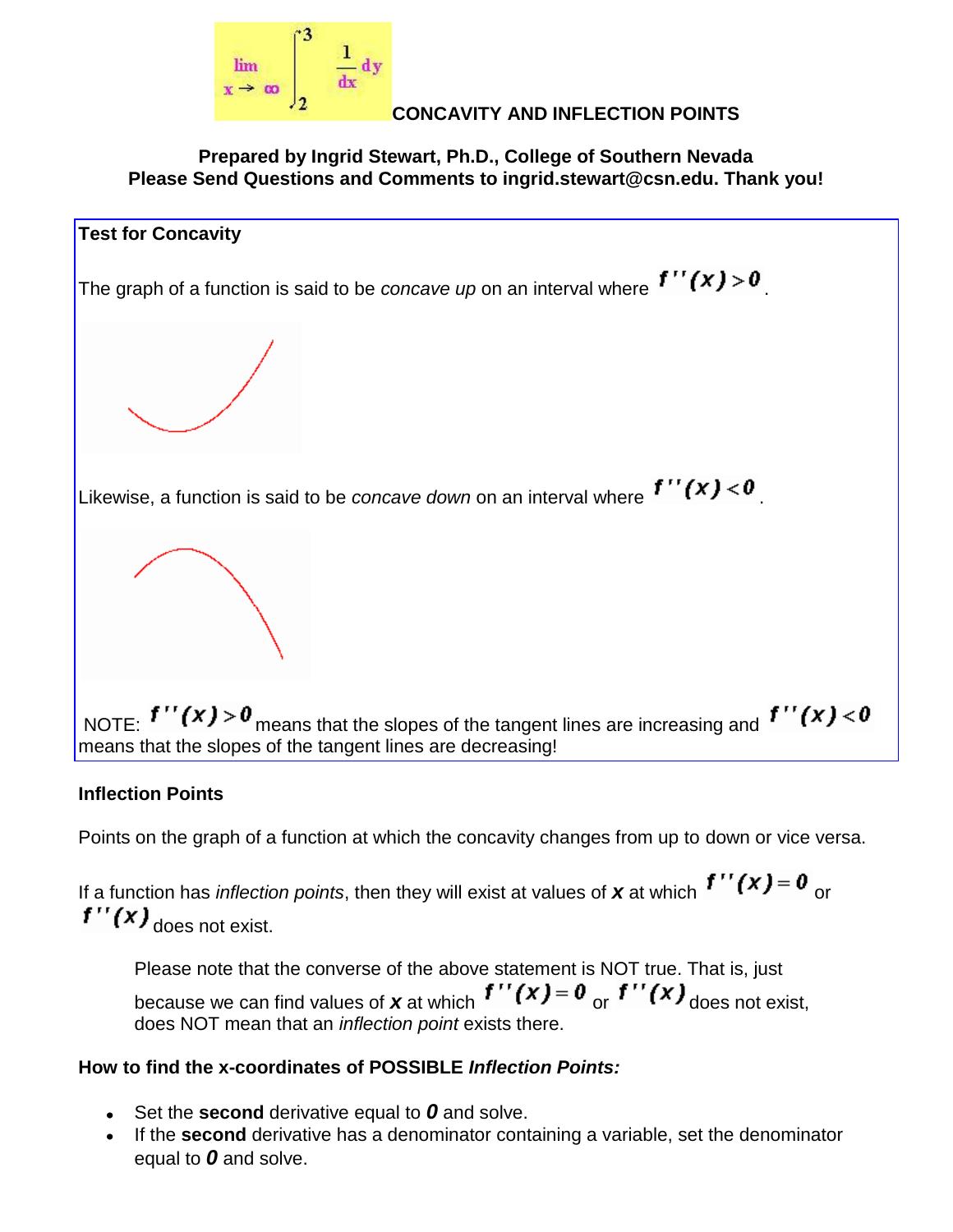NOTE:

Solutions must be in the domain of the function to be considered x-coordinates of **possible** *inflection points*.

### **How to find the x-coordinates of ACTUAL** *Inflection Points:*

- 1. Find all x-coordinate(s) of **possible** *inflection point(s)*.
- 2. Place the x-coordinate(s) of the **possible** *inflection point(s)* on a number line, thus dividing the number line into two or more intervals.
- 3. Pick any test value *t* from each interval and find *f ''( t )*.
	- a. If *f ''( t )* is negative, place minus signs along the number line in the respective interval.
	- b. If *f ''( t )* is positive, place plus signs along the number line in the respective interval.
- 4. Use the *Test for Concavity* to determine the concavity on either side of the xcoordinate(s) of the **possible** inflection point(s). If the concavity changes, ONLY then does an x-coordinate of a **possible** inflection point become an x-coordinate of an **actual** inflection point.

**Please note that these are the functions from the examples in the previous two sections!**

### **Problem 1:**

Given 
$$
f(x) = 2x^3 + x^2 - 20x + 4
$$
 with domain  $(-\infty, \infty)$ , find

the coordinates of any *inflection points* on the graph of the function

**Step 1** - Find all x-coordinate(s) of **possible** *inflection point(s)*

The first derivative is 
$$
f'(x) = 6x^2 + 2x - 20
$$

The second derivative is  $f''(x) = 12x + 2$ 

Then

$$
12x + 2 = 0
$$

 $x = -\frac{1}{6}$ , which is in the domain of the function.

Since the second derivative does not have a denominator containing variables, we find exactly one x-coordinate of a **possible** *inflection point*, namely  $-\frac{1}{6}$ .

**Step 2 and Step 3** - Let's place the x-coordinate of the **possible** *inflection point* on the number line and pick the test numbers  $\mathbf 0$  and  $\mathbf 1$  from the respective intervals.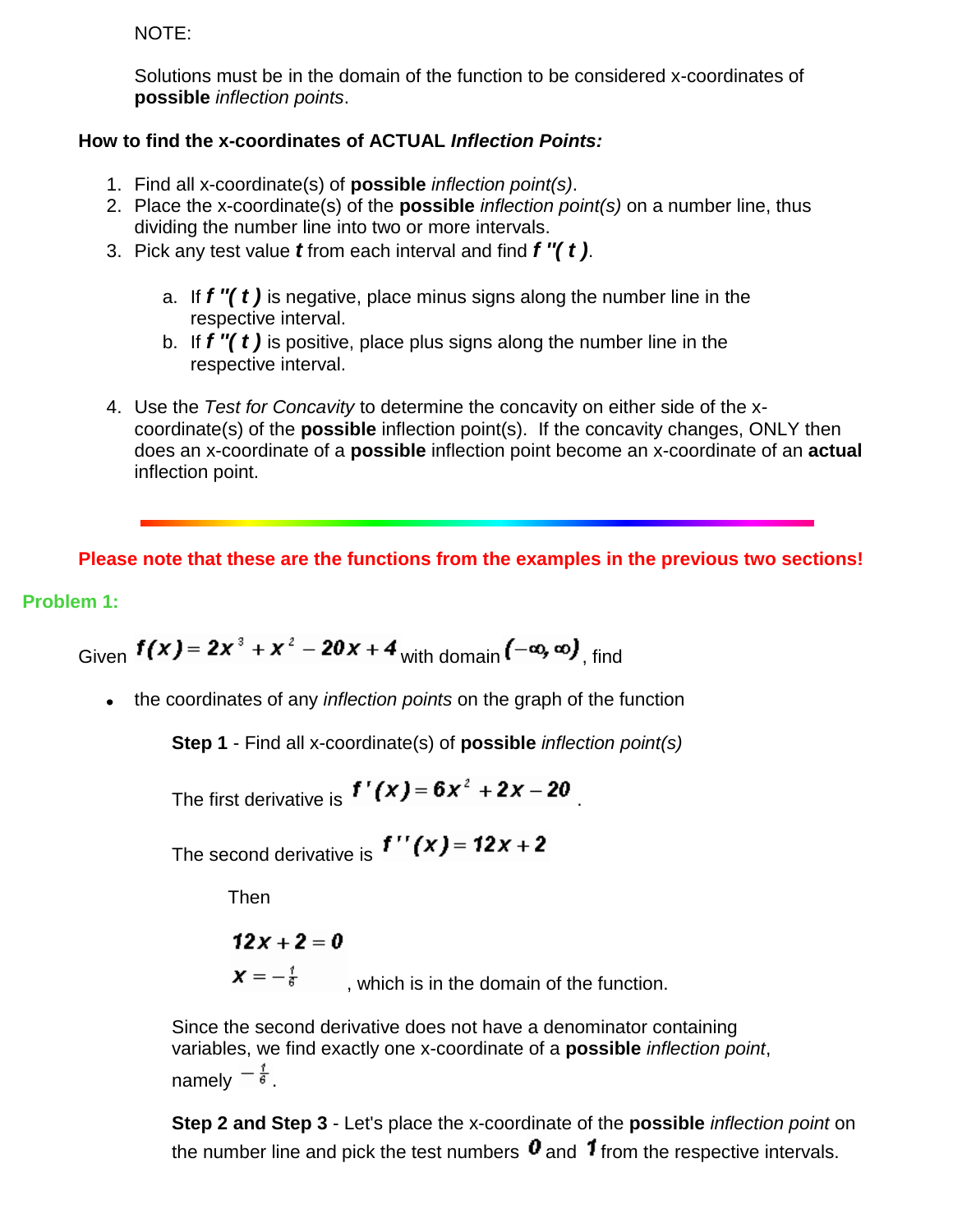

Then  $f''(-1) = -10$  and  $f''(0) = +2$ 

**Please note the respective plus and minus signs in the intervals above!**

**Step 4** - Using the *Test for Concavity* we find that concavity changes from down to up on either side of the x-coordinate of the possible *inflection point*. Therefore, we have found  $\overline{f}$  to be the x-coordinate of an actual *inflection point*.

Its coordinates are  $I^{-\frac{t}{6}}$ **,**  $f(-\frac{t}{6})J=(-\frac{t}{6},\frac{397}{54})$ 

the intervals over which the function is concave up and concave down  $\bullet$ 

The interval over which the graph of the function is concave up is  $\left(-\frac{t}{6},\infty\right)$ .

The interval over which the graph of the function is concave down is  $(-\infty, -\frac{1}{6})$ .

### **Problem 2:**

Given 
$$
f(x) = x^{\frac{2}{3}} - 1
$$
 with domain  $(-\infty, \infty)$ , find

the coordinates of any *inflection points* on the graph of the function  $\bullet$ 

**Step 1** - Find all x-coordinate(s) of **possible** *inflection point(s)*

$$
f'(x) = \frac{2}{3x^{\frac{7}{3}}}
$$

The first derivative is .

The second derivative is

$$
f''(x)=\frac{2}{3}\left(\frac{-1}{3}x^{-\frac{3}{3}}\right)
$$

and 
$$
f''(x) = \frac{-2}{9x^{1/3}}
$$

Then

$$
0=\frac{-2}{9x^{4/3}}
$$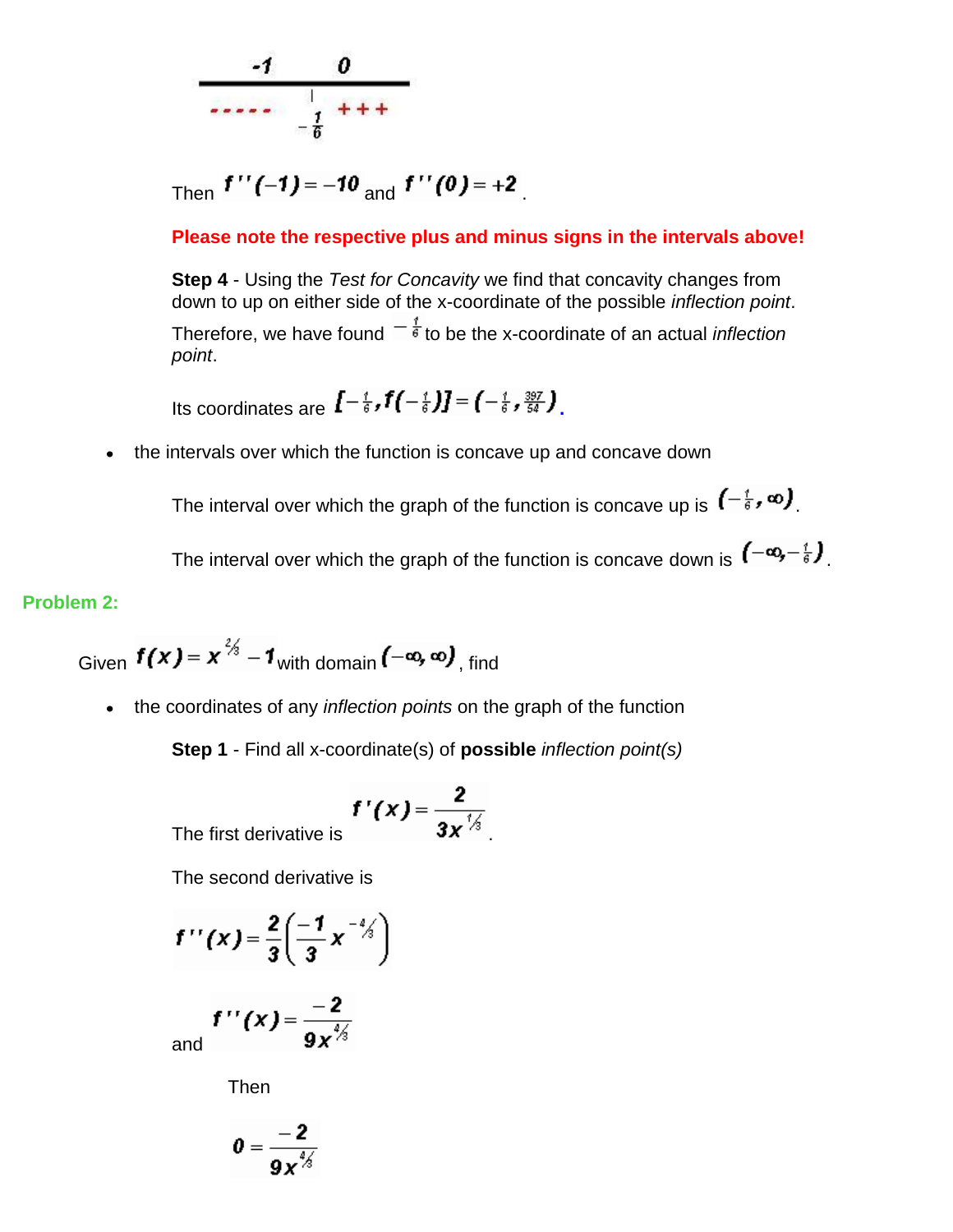but  $0 \neq -2$  and we find NO **possible** *inflection point.* 

Since the second derivative has a denominator containing a variable, we will set it equal to *0* to find

 $9x^{1/3} = 0$ 

and  $\boldsymbol{X} = \boldsymbol{0}$ , which is in the domain of the function.

Therefore, we found the x-coordinate of one **possible** *inflection point*, that is,  $\bm{o}_{\perp}$ 

**Step 2 and Step 3** - Let's place the x-coordinate of the **possible** *inflection point* on the number line and pick the test numbers  $-1$  and  $1$  from the respective intervals.



Then  $f''(-1) = -\frac{2}{9}$  and  $f''(1) = -\frac{2}{9}$ .

**Step 4** - Using the *Test for Concavity* we find that concavity does NOT change on either side of the x-coordinate of the possible *inflection point*. Therefore, we have found that  $\boldsymbol{0}$  is NOT the x-coordinate of an actual *inflection point*.

the intervals over which the function is concave up and concave down

The graph is never concave up.

The intervals over which the graph of the function is concave down are  $(-\infty,0)$  and  $(0, \infty)$ 

### **Problem 3:**

Given  $f(x) = \sqrt[3]{x^2 - x - 2}$  with domain  $(-\infty, \infty)$ , find

the coordinates of any *inflection points* on the graph of the function

**Step 1** - Find all x-coordinate(s) of **possible** *inflection point(s)*

$$
f'(x) = \frac{2x-1}{3(x^2-x-2)^{\frac{2}{3}}}
$$

The first derivative is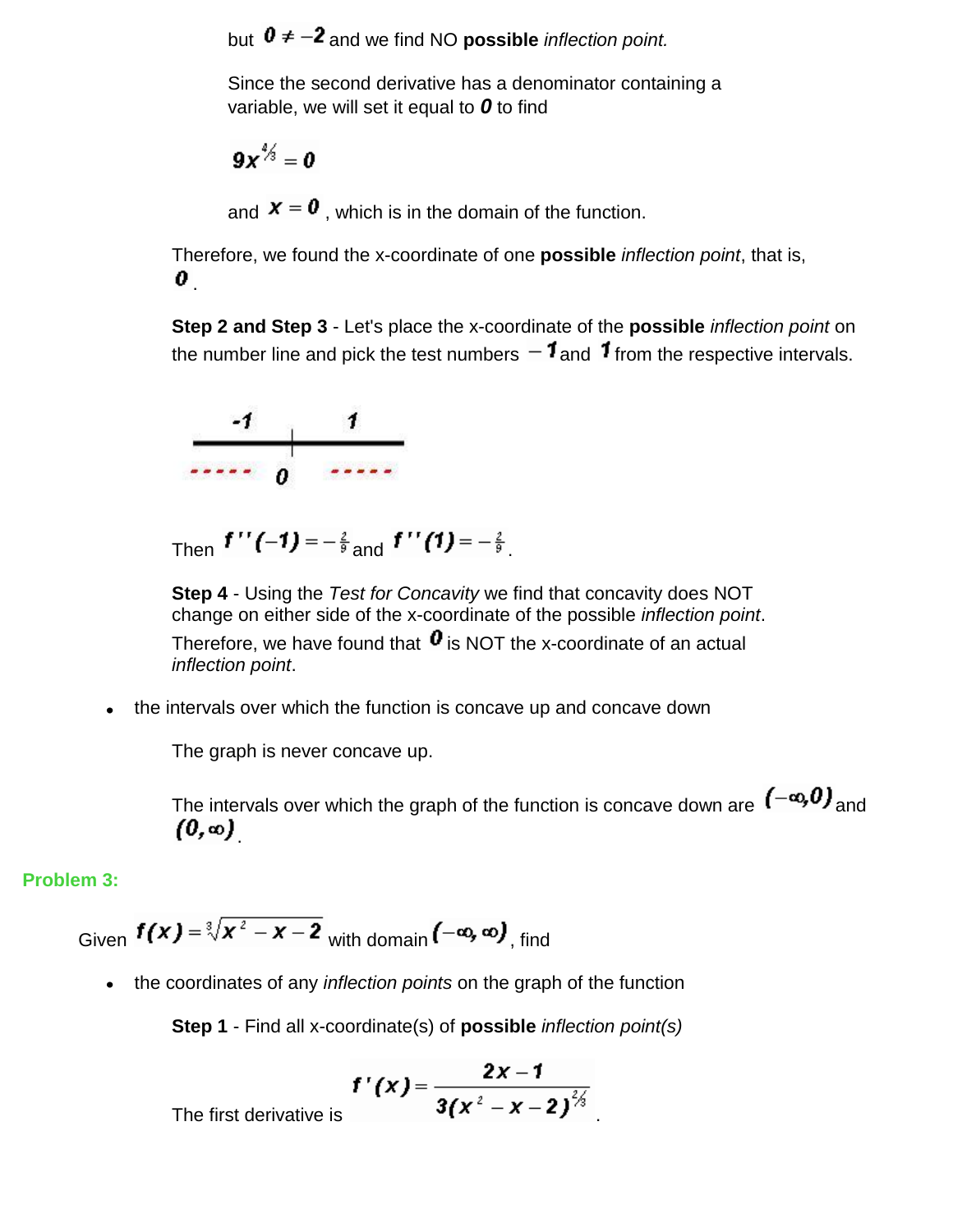The second derivative is

$$
f''(x) = \frac{2[3(x^{2} - x - 2)^{2/3} - (2x - 1)](2x - 1)[3(\frac{2}{3})(x^{2} - x - 2)^{-1/3}]}{[3(x^{2} - x - 2)^{2/3} - 1]^2}
$$

$$
= \frac{6(x^{2} - x - 2)^{2/3} - 2(2x - 1)^{2}(x^{2} - x - 2)^{-1/3}}{9(x^{2} - x - 2)^{4/3}}
$$

Since we have to set the second derivative equal to *0*, it is BEST to write it without negative exponents. Therefore, we will resort to an "old trick" and multiply the right side by a special form of the number *1*, that is,

$$
\frac{(x^2 - x - 2)^{\frac{1}{3}}}{(x^2 - x - 2)^{\frac{1}{3}}}
$$
\n
$$
f''(x) = \frac{\frac{6(x^2 - x - 2)^{\frac{2}{3}} - 2(2x - 1)^2 (x^2 - x - 2)^{-\frac{1}{3}}}{9(x^2 - x - 2)^{\frac{4}{3}}}}{\frac{9(x^2 - x - 2) - 2(2x - 1)^2}{(x^2 - x - 2)^{\frac{5}{3}}}}
$$
\n
$$
= \frac{\frac{6(x^2 - x - 2) - 2(2x - 1)^2}{9(x^2 - x - 2)^{\frac{5}{3}}}}{\frac{9(x^2 - x - 2)^{\frac{5}{3}}}{(x^2 - x - 2)^{\frac{5}{3}}}}
$$

and  $f''(x) = \frac{-2x^2 + 2x - 14}{9(x^2 - x - 2)^{5/3}}$ 

Then

$$
0 = \frac{-2x^2 + 2x - 14}{9(x^2 - x - 2)^{5/2}}
$$
  

$$
0 = -2x^2 + 2x - 14
$$
  

$$
0 = x^2 - x + 7
$$

Using the *Quadratic Formula*, we get

$$
X = \frac{1 \pm \sqrt{1 - 4(1)(7)}}{2(1)} = \frac{1 \pm \sqrt{-27}}{2} = \frac{1 \pm 3i\sqrt{3}}{2}
$$
, which is  
imaginary and, therefore, can be neither a possible nor actual

imaginary and, therefore, can be neither a **possible** nor **actual** *inflection point*.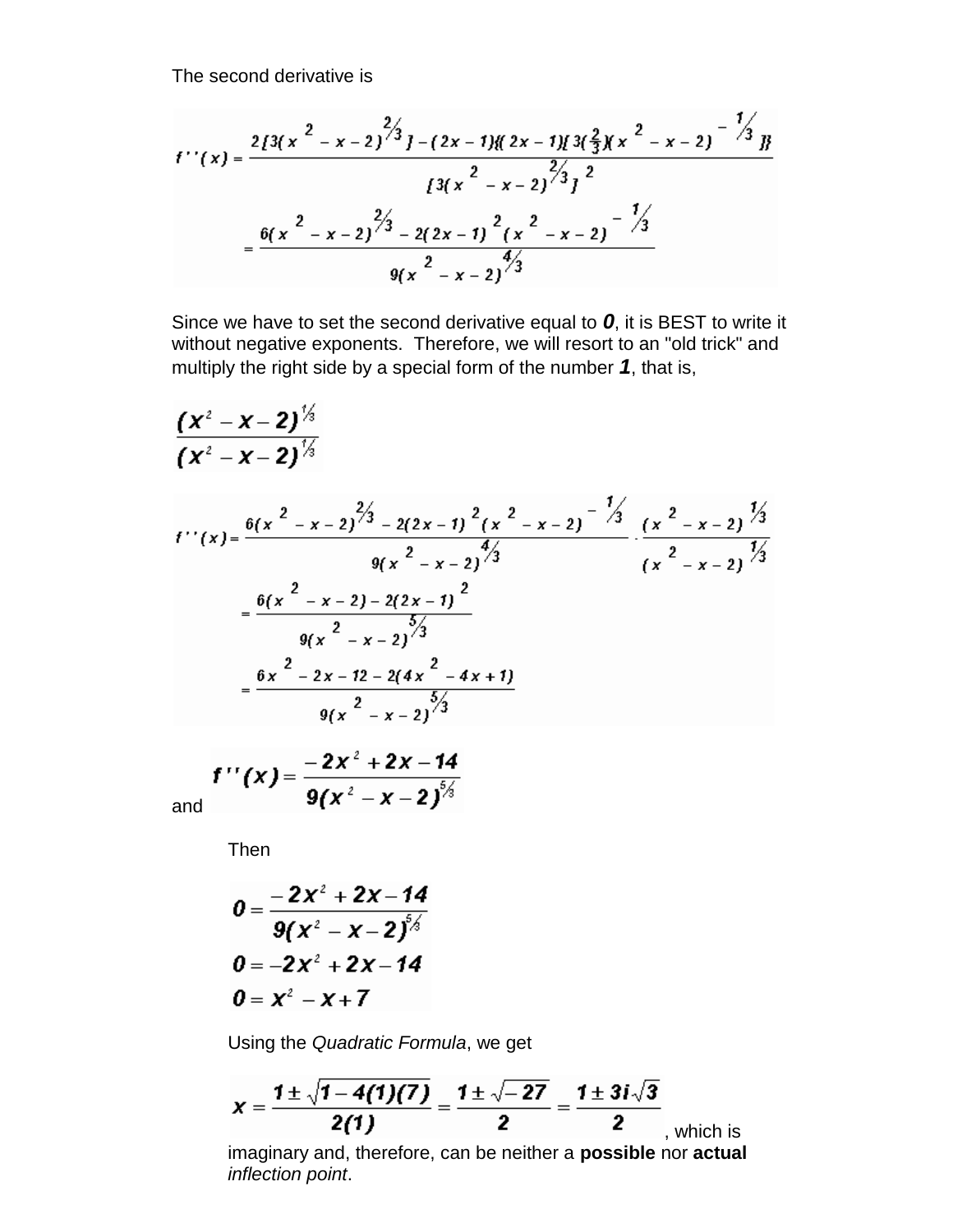Since the second derivative has a denominator containing a variable, we will set it equal to *0* to find

$$
0 = 9(x2 - x - 2)5/3
$$
  
0 = x<sup>2</sup> - x - 2  
(x - 2)(x + 1) = 0

and  $x = 2$  and  $x = -1$ , which are in the domain of the function.

Therefore, we found two x-coordinates of **possible** *inflection points*, that is,  $-1$  and 2

**Step 2 and Step 3** - Let's place the x-coordinates of the **possible** *inflection points* on the number line and pick the test numbers  $-2$ ,  $\bm{0}$ , and  $\bm{3}$  from the respective intervals.



**Step 4** - Using the *Test for Concavity* we find that concavity changes on either side of the x-coordinates of the possible *inflection points*. Therefore, we have found  $-1$  and  $2$  to be the x-coordinates of actual *inflection points*.

The coordinates are 
$$
[-1, f(-1)] = (-1, 0)
$$
 and  $[2, f(2)] = (2, 0)$ 

the intervals over which the function is concave up and concave down  $\bullet$ 

The interval over which the graph of the function is concave up is  $(-1,2)$ .

The intervals over which the graph of the function is concave down are  $(-\infty,-1)$  $_{\mathsf{and}}$  (2, $\infty$ )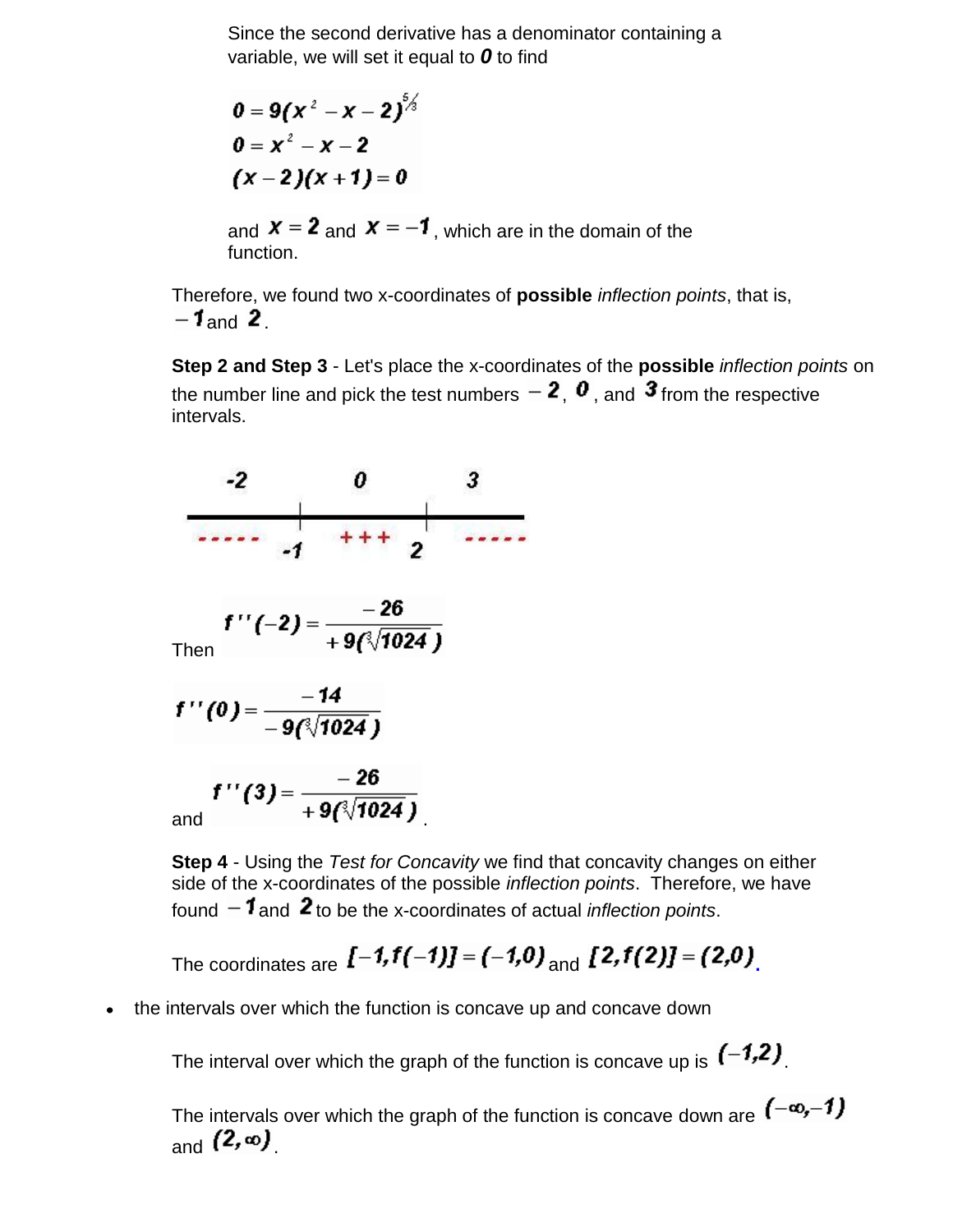#### **Problem 4:**

Given  $f(x) = x\sqrt{9-x^2}$  with domain  $\sqrt{1-3.3}$ , find

the coordinates of any *inflection points* on the graph of the function

**Step 1** - Find all x-coordinate(s) of **possible** *inflection point(s)*

$$
f'(x) = \frac{9-2x^2}{(9-x^2)^{1/2}}
$$

The first derivative is

The second derivative is

$$
f''(x) = \frac{-4x(9-x^2)^{1/2} - (9-2x^2)(-2x[(\frac{1}{2})(9-x^2)^{-1/2}]}{[(9-x^2)^{1/2}]^2}
$$
  
= 
$$
\frac{-4x(9-x^2)^{1/2} + x(9-2x^2)(9-x^2)^{-1/2}}{9-x^2}
$$

Since we have to set the second derivative equal to *0*, it is BEST to write it without negative exponents. Therefore, we will resort to an "old trick" and multiply the right side by a special form of the number *1*, that is,

$$
\frac{(9-x^2)^{\frac{1}{2}}}{(9-x^2)^{\frac{1}{2}}}
$$
\n
$$
f''(x) = \frac{-4x(9-x^2)^{\frac{1}{2}} + x(9-2x^2)(9-x^2)^{-\frac{1}{2}}}{9-x^2} \cdot \frac{(9-x^2)^{\frac{1}{2}}}{(9-x^2)^{\frac{1}{2}}}
$$
\n
$$
= \frac{-4x(9-x^2) + x(9-2x^2)}{(9-x^2)^{\frac{3}{2}}}
$$
\n
$$
= \frac{-36x + 4x^3 + 9x - 2x^3}{(9-x^2)^{\frac{3}{2}}}
$$

and  $f''(x) = \frac{2x^3 - 27x}{(9 - x^2)^{\frac{3}{2}}}$ 

Then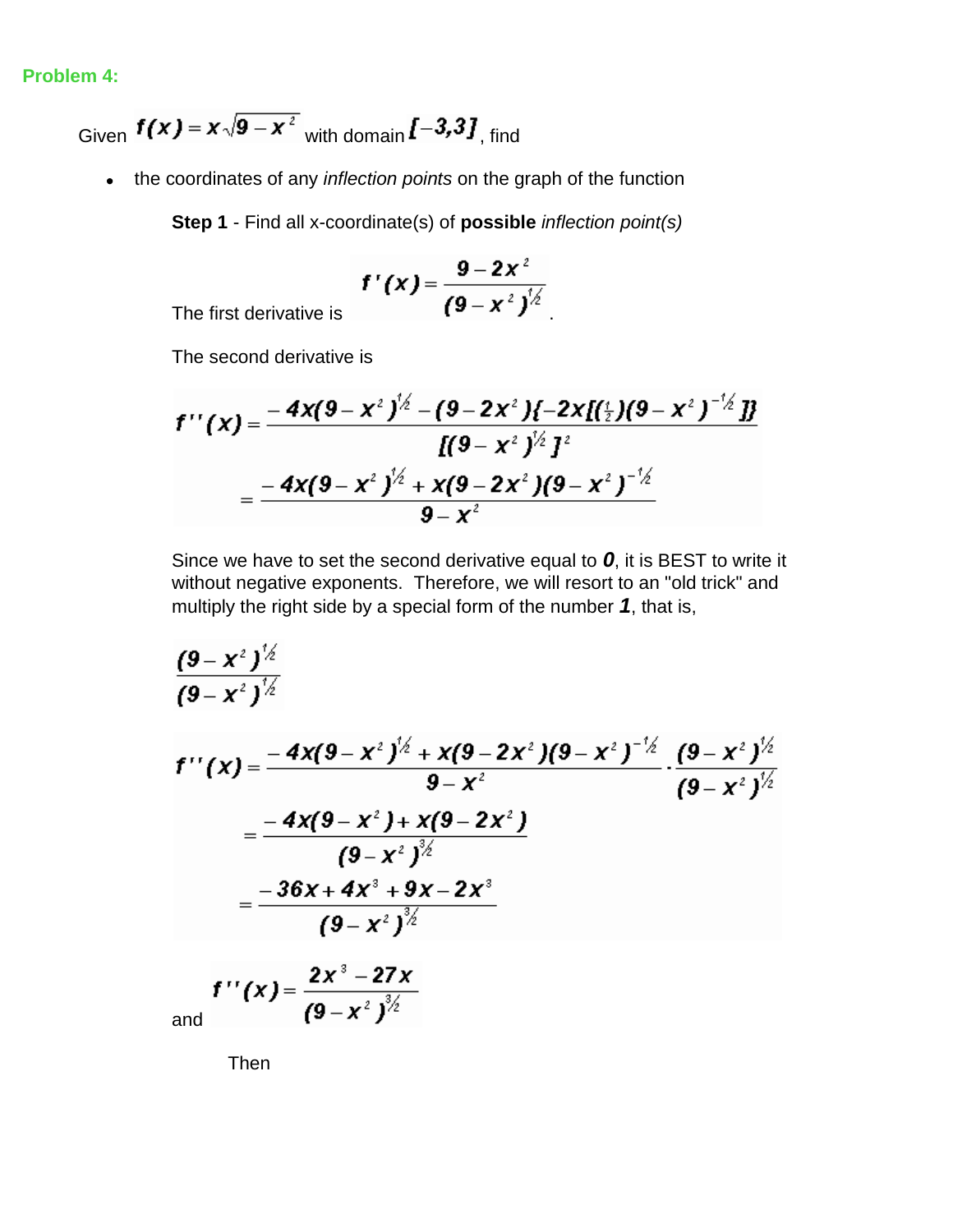$$
0 = \frac{2x^3 - 27x}{(9 - x^2)^{\frac{3}{2}}}
$$
  
\n
$$
0 = 2x^3 - 27x
$$
  
\n
$$
x(2x^2 - 27) = 0
$$
  
\nand  $x = 0$ 

and  $2x^2 - 27 = 0$ , so that

$$
x = \sqrt{\frac{27}{2}} \approx 3.67
$$
 and 
$$
x = -\sqrt{\frac{27}{2}} \approx -3.67
$$

### **Please note that only** *0* **is in the domain of the function. Therefore, the other two numbers can be neither possible nor actual inflection points.**

Since the second derivative has a denominator containing a variable, we will set it equal to *0* to find

$$
0 = (9 - x2)3/2\n0 = 9 - x2\nx2 = 9
$$

and  $x = -3$  and  $x = 3$ , which are in the domain of the function.

Therefore, we found three x-coordinates of **possible** *inflection points*, that is,  $-3$  0 and 3

**Step 2 and Step 3** - Let's place the x-coordinates of the **possible** *inflection points* on the number line and pick the test numbers  $-1$  and  $1$  from the respective intervals.

Note that since  $-\boldsymbol{3}$  and  $\boldsymbol{3}$  are endpoints of the domain we do not need to pick a test number to the left of  $-3$  or to the right of  $3$ ! This also means that these two **points could not be actual** *inflection points***!**

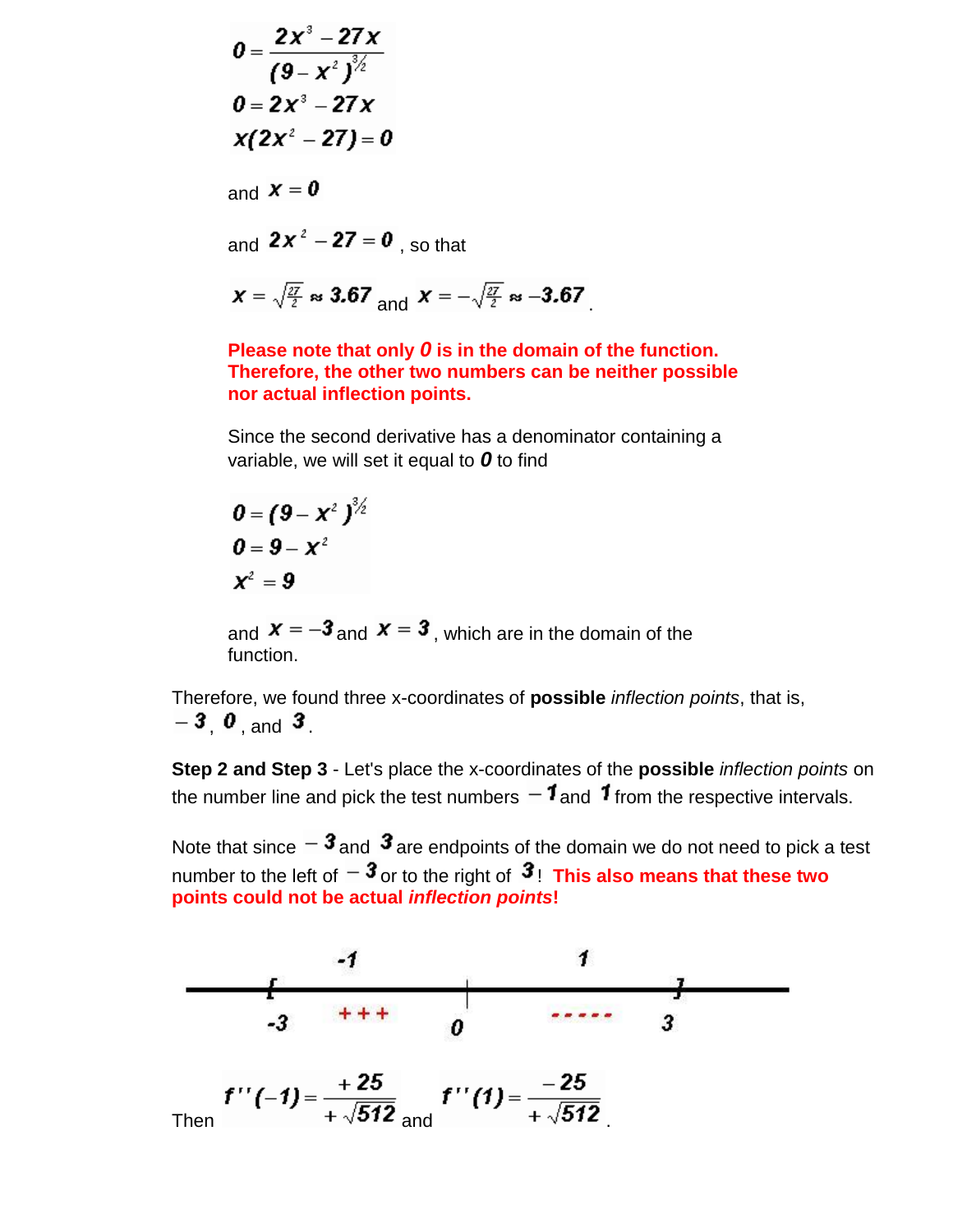**Step 4** - Using the *Test for Concavity* we find that concavity changes on either side of the x-coordinate of the possible *inflection point*. Therefore, we have found  $\boldsymbol{0}$  to be the x-coordinate of an actual *inflection point*.

The coordinates are  $[0, f(0)] = (0, 0)$ 

the intervals over which the function is concave up and concave down  $\bullet$ 

The interval over which the graph of the function is concave up is  $\sqrt{1-3.0}$ .

The interval over which the graph of the function is concave down is  $(0,3]$ .

### **Problem 5:**

Given 
$$
f(x) = x\sqrt{2} - 2\cos x
$$
 with restricted domain  $f^{-2\pi}, 2\pi J$ , find

the x-coordinates ONLY of any *inflection points* on the graph of the function  $\bullet$ 

**Step 1** - Find all x-coordinate(s) of the **possible** *inflection point(s)*

The first derivative is  $f'(x) = \sqrt{2} + 2 \sin x$ 

The second derivative is  $f''(x) = 2 \cos x$ 

Then

$$
0 = 2 \cos x
$$
  
\n
$$
\cos x = 0
$$
  
\n
$$
x = \arccos(0)
$$
  
\n
$$
x = 90^{\circ} = \frac{\pi}{2}
$$

The numeric value of cosine is **0** only at  $\overline{90^{\circ}} = \frac{\pi}{2}$  and 270 ° =  $\frac{3\pi}{2}$  in the interval  $\bm{[0,2\pi)}$ 

Therefore, all solutions are  $\frac{\pi}{2} + 2\pi k$  and  $\frac{3\pi}{2} + 2\pi k$ , where *k* is any integer.

Then the solutions in the interval  $\textit{[-2}\pi,2\pi\textit{]}_{\text{are}}$ 

$$
\frac{\pi}{2} + 2\pi(0) = \frac{\pi}{2}
$$
 and  $\frac{3\pi}{2} + 2\pi(0) = \frac{3\pi}{2}$  and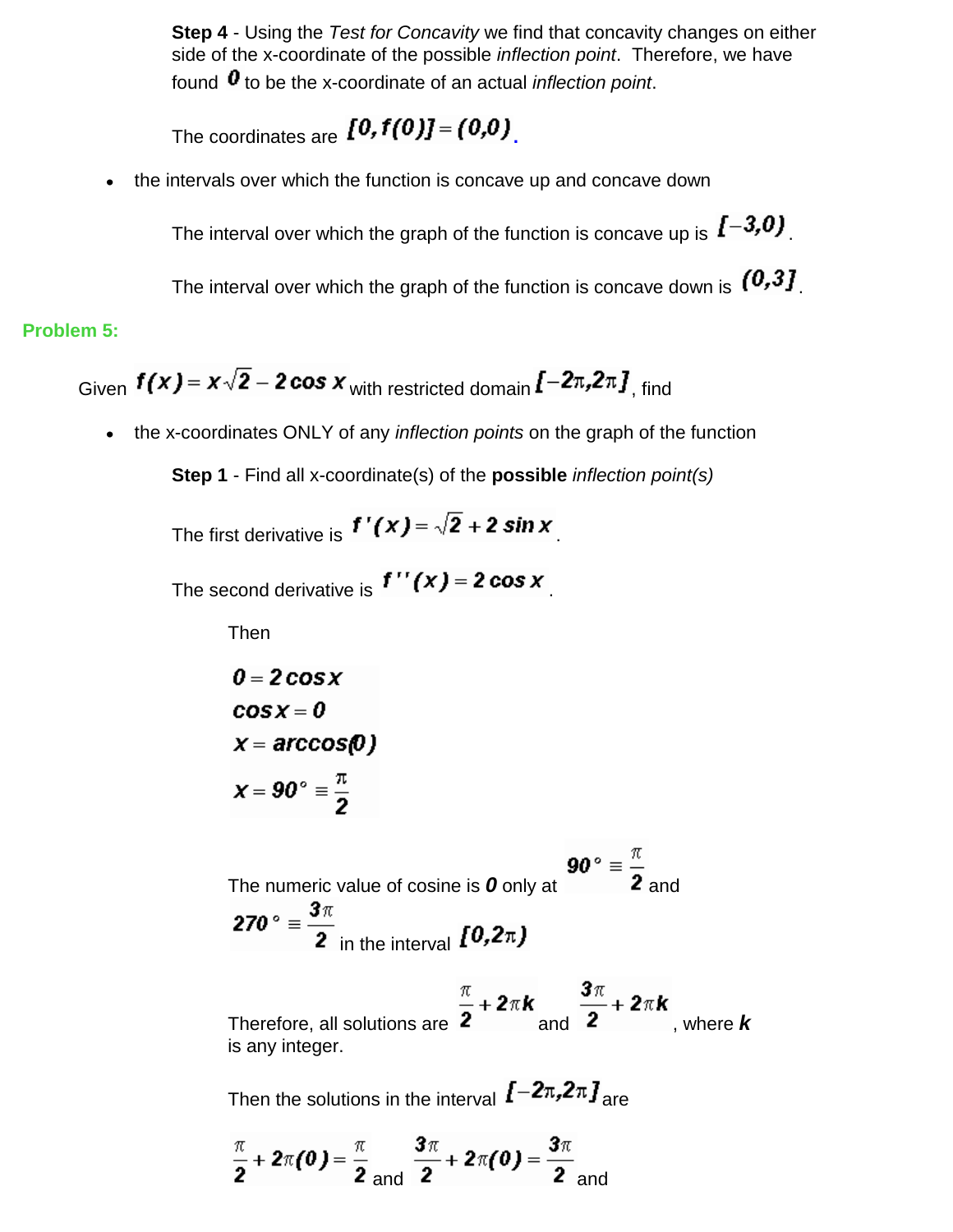$$
\frac{\pi}{2} + 2\pi(-1) = \frac{-3\pi}{2} \text{ and } \frac{3\pi}{2} + 2\pi(-1) = \frac{-\pi}{2}
$$

Since the second derivative does not have a denominator containing variables, we find the x-coordinates of four **possible** *inflection points*, namely

$$
\frac{-3\pi}{2}, \frac{-\pi}{2}, \frac{\pi}{2}, \text{ and } \frac{3\pi}{2} \text{ in the domain of the function.}
$$

**Step 2 and Step 3** - Let's place the x-coordinates of the **possible** *inflection points* on the number line and pick the test numbers  $-2\pi$  ,  $-\pi$  ,  $\boldsymbol{0}$  ,  $\pi$  and  $2\pi$  from the respective intervals.



**Step 4** - Using the *Test for Concavity* we find that concavity changes on either side of the x-coordinates of the possible *inflection points*. Therefore, we have

 $\frac{-3\pi}{\pi}$   $\frac{-\pi}{\pi}$   $\frac{\pi}{\pi}$  $3\pi$ found  $\overline{2}$  ,  $\overline{2}$  ,  $\overline{2}$  , and  $\overline{2}$  to be the x-coordinates of actual *inflection points*.

the intervals over which the function is concave up and concave down

The intervals over which the graph of the function is concave up are

$$
\left[-2\pi,\frac{-3\pi}{2}\right],\left(\frac{-\pi}{2},\frac{\pi}{2}\right)_{\text{and}}\left(\frac{3\pi}{2},2\pi\right]
$$

The intervals over which the graph of the function is concave down are

$$
\left(\frac{-3\pi}{2},\frac{-\pi}{2}\right)_{\text{and}}\left(\frac{\pi}{2},\frac{3\pi}{2}\right)
$$